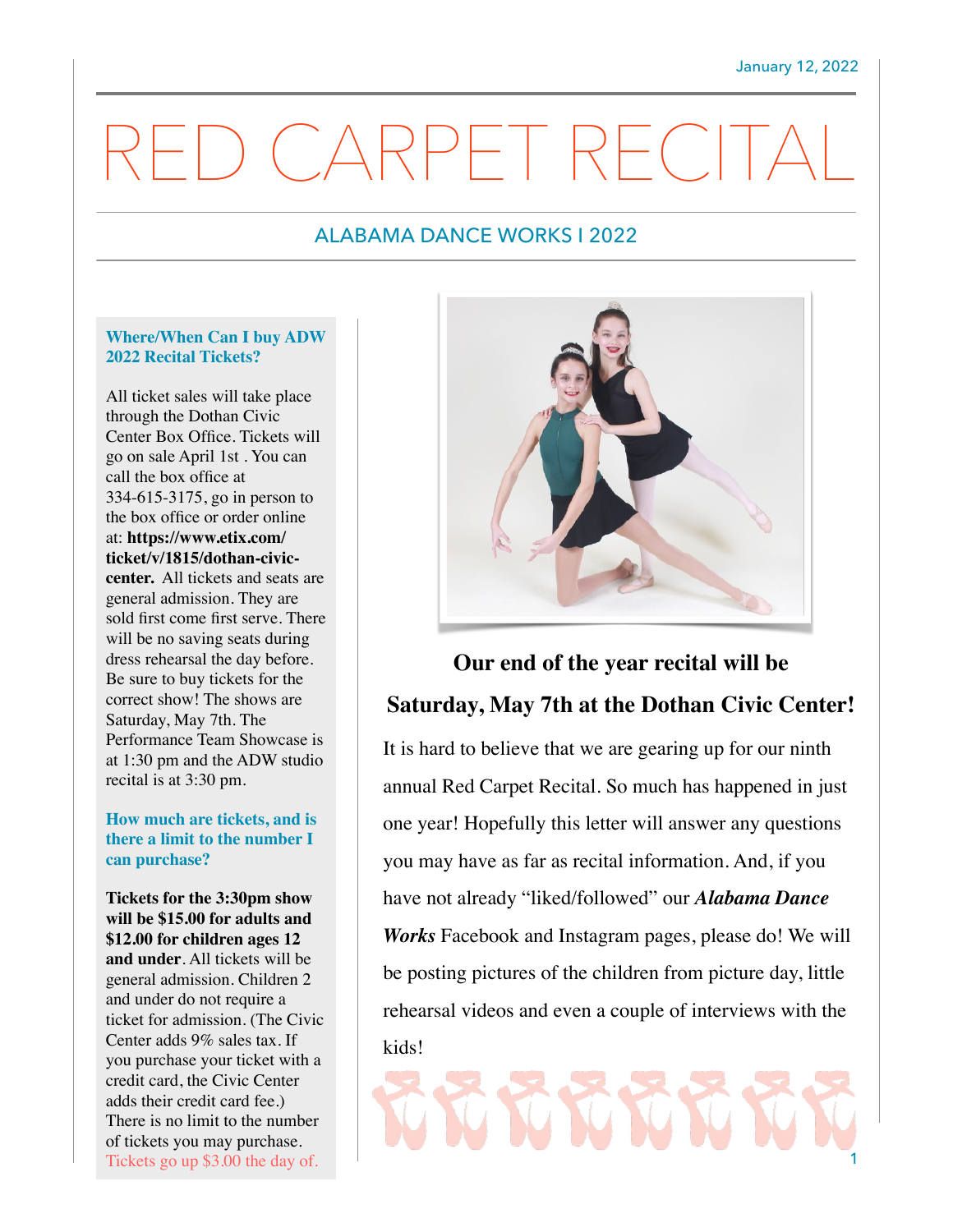#### **How do I know which show my dancer is performing in?**

**Be sure to buy tickets for the appropriate show!** Recital #1 will last approximately 1 hour and will be our performance team solos/duo/trios ONLY. Recital #2 will last approximately 2.5 hours. All students must stay in the dressing rooms during the recital.

#### **What do I need to know about photo week?**

ALL CLASS PICTURES WILL appear in the recital program at no charge so ALL students in the recital should attend photo week regardless of whether or not you plan to purchase any individual pictures. Individual and class pictures will be made during regular class times the week of March 7th-10th. Dancers should wear their recital costumes with the appropriate color tights and shoes for picture week- **pink tights for ballet and tan tights for jazz and tap. Hair may be worn as they like for picture week, but will be worn in slick buns for the recital.** Please note: there will NOT be a photo makeup date. Every child must have a parent present while pictures are being taken. **There will be order forms to be filled out that day and payments are due at that time.**

Our **Red Carpet Performance Team Solo, Duet, and Trio Showcase** will be at 1:30 on May 7th at The Dothan Civic Center. This will be a discounted ticketed event and we invite their fellow ADW dancers to come support the team! Parents of the PT dancers will receive two free tickets to this showcase. Everyone else is asked to buy a \$10 ticket to the showcase. There will not be a dress rehearsal for this recital as they will have competed these pieces and the stage size is comparable.



Our **2022 Red Carpet Recital** will be on **Saturday, May 7th** at The Dothan Civic Center. **The Performance Team Solo Showcase will begin at 1:30 PM and the ADW Studio Recital will begin at 3:30 PM.** Doors will open 30 minutes prior to each show. Seating is General Admission. There will be no saving seats during dress rehearsal the day before. We will have a curtain call at the end of the shows that will have all of our students in that show on stage. Get your camera ready! We would like to ask that this be the ONLY time you use flash photography. And speaking of curtain calls, lets really CHEER for our dancers! The Civic Center is huge and it is hard to hear the audience's appreciation. Our dancers are stars!!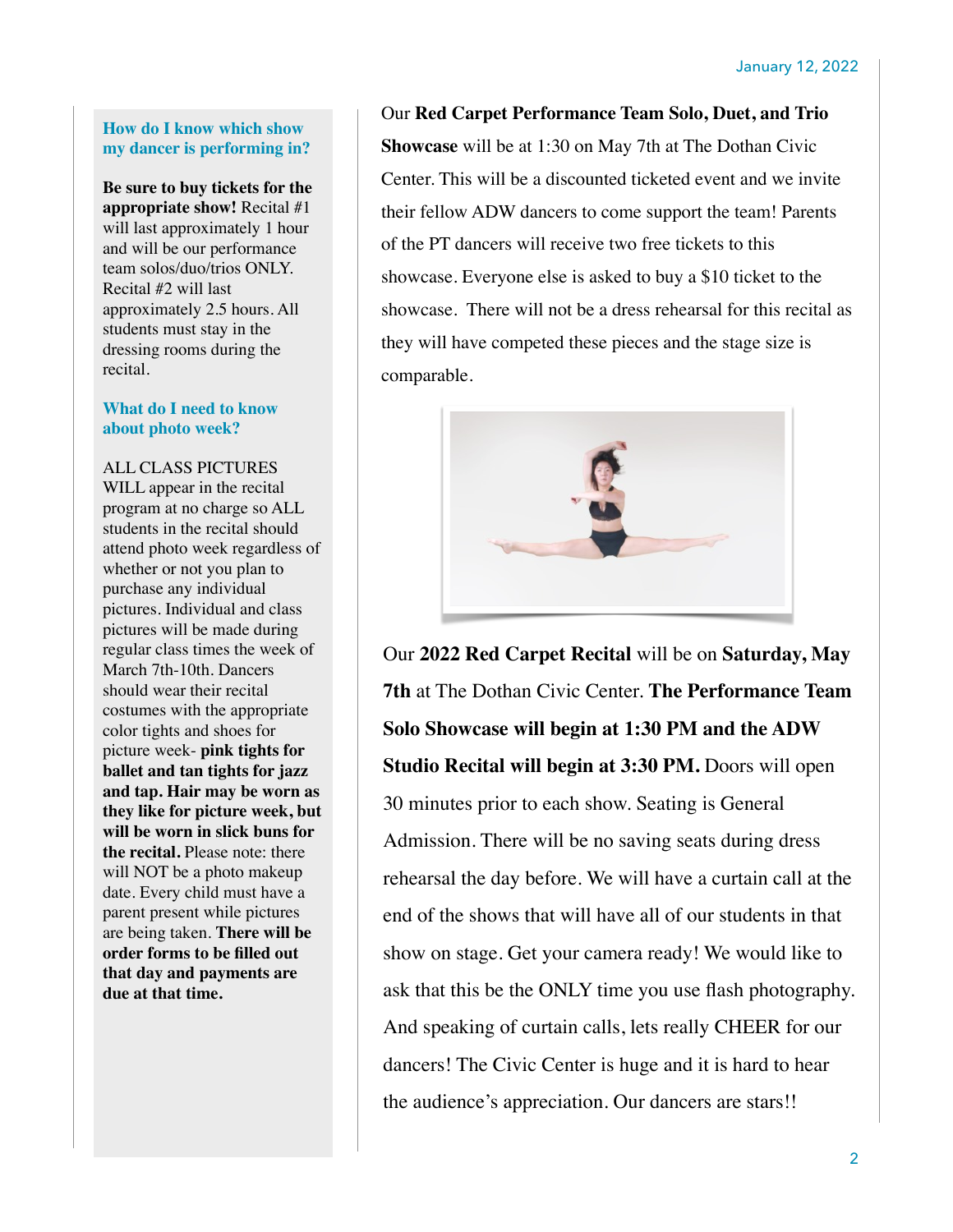#### **What are Ads for the souvenir Program?**

We have a beautiful full color souvenir program printed for the recital each year. They will be professional magazine quality just like you buy in a store. Every class photo is included free of charge. If you would like for your child's individual photo(s) to appear in the book as well, you may purchase an ad displaying their photo(s). Ads are 1/4 page and are \$75 each. Anyone who purchases an individual ad will receive a free program. Otherwise, they will be sold at recital for \$5. Ads must be paid for during picture week. No outside pictures will be allowed unless you would like your business logo to be used in an ad of it's own. **The student who sells the most business ads for the playbill, will receive an ADW Scholarship for the Summer.** Business logos should be emailed to [falins@aldanceworks.com](mailto:falins@aldanceworks.com) no later than **March 18th.** 

#### **When can we re-register?**

The schedule and registration for Summer classes will open in May. Check in on our Facebook and our website for the exact date later. Fall 2022 registration will be open on June 15th.

**Our dress rehearsal will be Friday, May 6th at The Dothan Civic Center.** 



Every dancer should be in the theatre with a parent or an adult for recital announcements and dressing room assignments. **We will run the rehearsal by show order.** *Please see the show order below. Your child will need to come dressed in the costume of their first dance.*

**Dress Rehearsal Schedule (Actual Show Order)** 

**May 6th, 2022 @ the Dothan Civic Center** 

**4:00 PM: Curtain Call for Recital #2 and announcements Since we are doing curtain call prior to recital #2's show, once your child is done with all of their dances they may go.** 

#### **Recital #2 Show/Dress Rehearsal Order:**

Jump Around - Performance Team Ballet 1 4-5 Year Old Tap A Contemporary 5/6 (Advanced) Acro 3/4 4-5 Year Old Ballet B Ballet 5/6 (Advanced)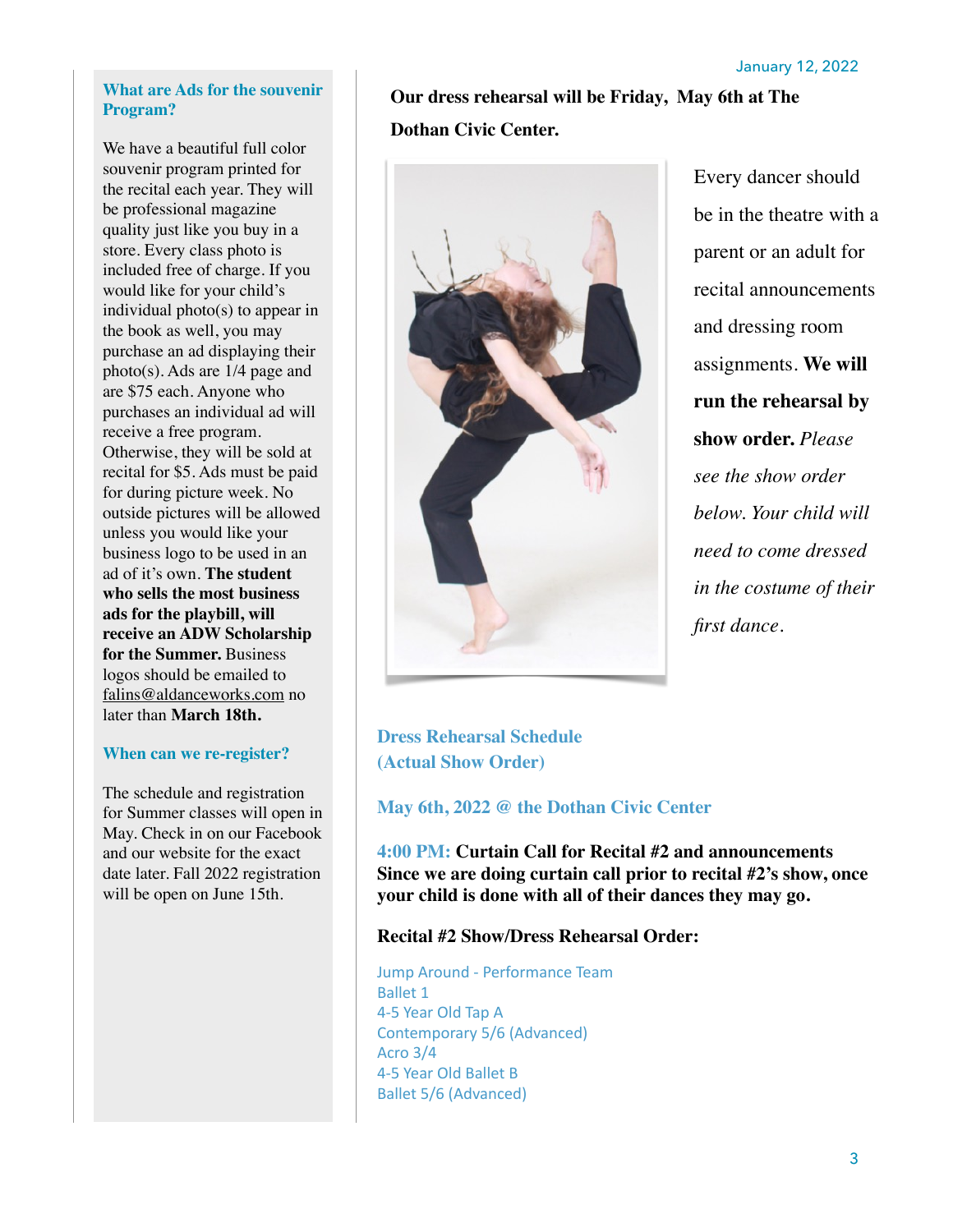#### January 12, 2022

#### **What is a Class Mom?**

Class Moms are our backstage moms during recital. Each class Level 1 and under will have two class moms. These moms will have special lanyards and will not purchase tickets to the show of course. Please make sure you have your lanyard before dress rehearsal. We will give you time to get out into the audience to watch your child dance. Please make sure that to keep everyone together with costumes correctly in place. Thank you in advance for your help! **Sign up for these slots will be sent our with sign up genius! The slots are first come first serve.**

#### **When can I pick up my recital pictures?**

Recital picture will be available for pick up at the Red Carpet Recital Dress Rehearsal. We will have a table set up beside the stage for you to pick them up.

#### **When can I pick up my recital video?**

Recital videos will be available for pick up at the ADW Studio in June. We will NOT be mailing them out. All videos must be picked up at the studio.

5-7 Year Old Hip Hop A Material Girl Ballet 6 5-7 Year Old Jazz B Contemporary 1/2 (Beginner) Tap 3/4 (Intermediate) PT ADV Hip Hop 4-5 Year Old Ballet A Acro 1/2 Hip Hop 3/4 (Intermediate) Ballet 5 Therapeutic Tap Modern 4 Tutti Frutti Hip Hop 5/6 (Advanced) Jazz 2 5-7 Year Old Tap A Hounds of Love 8-10 Year Old Jazz (Beginner) 8-12 Year Old Hip Hop Disko Sting

#### **INTERMISSION**

All Pointe Classes (Pre, Beg/Int, & Adv) 5-7 Year Old Acro A Jazz 1 Couldn't Tell Ballet 2 5-7 Year Old Hip Hop B Ballet 4 Modern 6 5-7 Year Old Ballet A Contemporary 3/4 (Intermediate) Jazz 5 4-5 Year Old Hip Hop B 5-7 Year Old Jazz A Tap 5/6 (Advanced) Hip Hop 1/2 (Beginner) Ballet 3/4 (Intermediate) Jazz 6 5-7 Year Old Acro B Tap 1/2 Jazz 4 Acro 5/6 (Advanced) 5-7 Year Old Ballet B Little Voice When Doves Cry Rescue You Emigrate Senior Dance